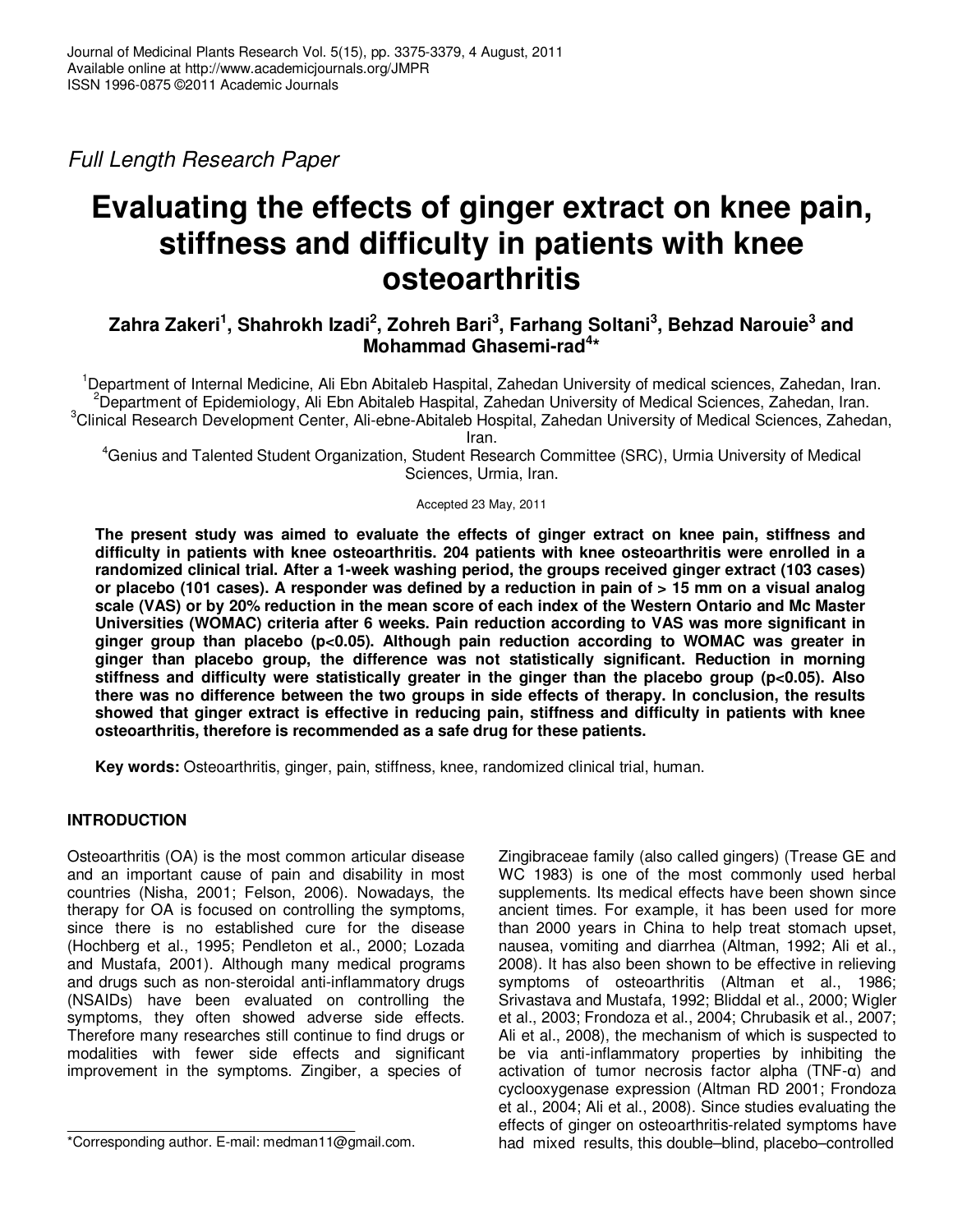clinical trial study was designed to evaluate the effects of ginger extract on knee pain, stiffness and difficulty in patients with knee osteoarthritis (OA).

#### **MATERIALS AND METHODS**

Patients with knee OA in concordance with the American College of Rheumatology classification criteria, using the decision tree format that includes radiographs (Grznna et al., 2005) and with knee pain on standing that was between 40 mm and 90 mm on a 100 mm visual analog scale (VAS) (Wewers and Lowe, 1990) during the last 24 h, who had referred to the rheumatologic clinic of Imam-Ali hospital of Zahedan from September 2006 to may 2008, were assessed for eligibility in the study. The exclusion criteria were: age less than 18 years, rheumatoid arthritis, fibromyalgia, gout, recurrent or active pseudo-gout, cancer or other serious diseases, signs or history of liver or kidney failure, asthma requiring treatment with steroids, treatment with oral corticosteroids within the prior 4 weeks, intra-articular knee depo–corticosteroids within the previous 3 months, intra-articular hyaluronate within the previous 6 months, prior treatment with immuno-suppressive drugs within the previous year, significant injury to the knee within the previous 6 months, fever > 38°C, and those with diseases of hip or lumbosacral joint and refusal to participation. Three hundred and twenty patients meeting the above criteria were enrolled in the study and randomly were allocated into 2 groups of 160 patients, being matched in age and gender. They were provided with an oral and written informed consent form. University review board approved study. After a 1 week washout period for anti–inflammatory and analgesic medications, the 2 groups were given 1 capsule of ginger called zintoma or placebo (twice daily) for 6 weeks, respectively.

The zintoma capsules contained 250 mg of powdered ginger (from Zingiber officinale, Zingibraceae) and the placebo capsules, being matched with the zintoma capsules, contained starch (Gol– daru drug manufacturer, Isfahan, Iran). Since ginger powder was covered with the capsule layer, the patients could not get aware of the smell or color of the powder. It must be mentioned that a resident of internal medicine who was blind to the kind of capsules gave the drug or placebo to the patients. Patients were permitted to take acetaminophen (not from a special manufacturer) up to 4 g/day and aspirin as anti-coagulation up o 325 mg/day during the whole study. The patients were also advised to use the minimum numbers of stairs during their daily activities. Furthermore, some kinds of knee exercises were taught to all patients and they were recommended to perform the knee exercises 3 times a day, each time including 15 repetitions of each exercise.

Patients were visited and assessed at the beginning of the study and after 6 weeks. The efficacy parameters were: 1) experiencing at least 15- mm reduction in knee pain between baseline and the final visit on standing during the preceding 12 hours and after walking 50 meters, as measured by a 100mm VAS, 2) experiencing at least 20% reduction in the mean score of any index of the Western Ontario and Mc Master universities (WOMAC), including pain, stiffness and difficulty (each index was given 1 to 4 points according to its severity) (Bellamy et al., 1988). They were also asked about their daily performance of the exercises they learned. If they performed the exercise program 3 times a day, their performance quality was assumed to be complete. If they performed it 2 times or only once a day, they were classified as moderate or minimal exercise performance quality, respectively. Data were gathered and analyzed using the SPSS (version 13) and STATA (version 8) software. For monovariate analysis Fischer exact test, chi-square test, independent and paired t-tests, Pearson's correlation coefficient and odds ratio were used. All analysis was performed with a minimum significance level of 5%. For multivariate analysis logistic regression was used. To select a

model the backward elimination procedure was used. Asymptomatic standard errors were used to find confidence intervals for parameters in the model.

#### **RESULTS**

In total, 320 patients were firstly enrolled in the study, of which 116 patients were lost during the follow up period due to non-compliance to treatment or not coming for further evaluation or due to taking non steroidal antiinflammatory drugs (NSAIDs). 204 patients completed the study. No patient was excluded due to side effects of the drug. There was also no significant difference in age, gender, body mass index (BMI), smoking, duration of pain, VAS on standing and after 50 meters walking and in WOMAC indexes between those who did not complete the study and those who completed it. 103 patients were enrolled in the ginger and 101 patients in the placebo group, respectively. The mean age was 48.4±11.1 in the ginger group (ranging from 38 to 75 years) and 45.74±12.5 in the placebo group (ranging from 37 to 73 years). There were 20 male and 83 female patients in the ginger group and 20 male and 81 female patients in the placebo group. BMI was  $25.6\pm2.4$  and  $25.2\pm2.4$  in the ginger and placebo groups, respectively.

There were also no significant differences between the remaining patients of the two groups in VAS and WOMAC indexes at the beginning of the study (Table 1). After the  $6^{Th}$  week, the groups showed significant differences in VAS and WOMAC indexes, when compared with each other (Table 2).

According to VAS (100 mm), pain reduction was significantly greater in the ginger group, both on standing  $(OR = 1.76)$  and after 50 meters walking  $(OR = 2.054)$ (P<0.05). WOMAC indexes also showed greater improvement in the ginger group in pain (OR =  $2.56$ ), stiffness ( $OR = 2.01$ ) and difficulty ( $OR = 2.56$ ), when compared with the placebo group after the  $6<sup>th</sup>$  week of treatment (P<0.05). 60 patients took acetaminophen during the study with the maximum amount of 2 g/day and the mean amount of 1g/day, of which 36 patients were in the ginger and 24 were in the placebo group, but there was no difference between the two groups in taking acetaminophen. Furthermore, by excluding those patients who had taken acetaminophen, no difference was found in the results of the study while comparing the two groups (Table 3).

Pain reduction was less prominent while taking acetaminophen alone compared with ginger plus acetaminophen. The results showed that although acetaminophen improved pain, but it had no effect on the final results of comparing the 2 groups. In total, 11.3% of patients did not do any exercise, including 8.9% of the placebo and 13.6% of the ginger group. Minimal exercise performance was noted in 34.7 and 35% of the placebo and the ginger group, respectively. 16.8% of the placebo and 17.5% of the ginger group performed the exercises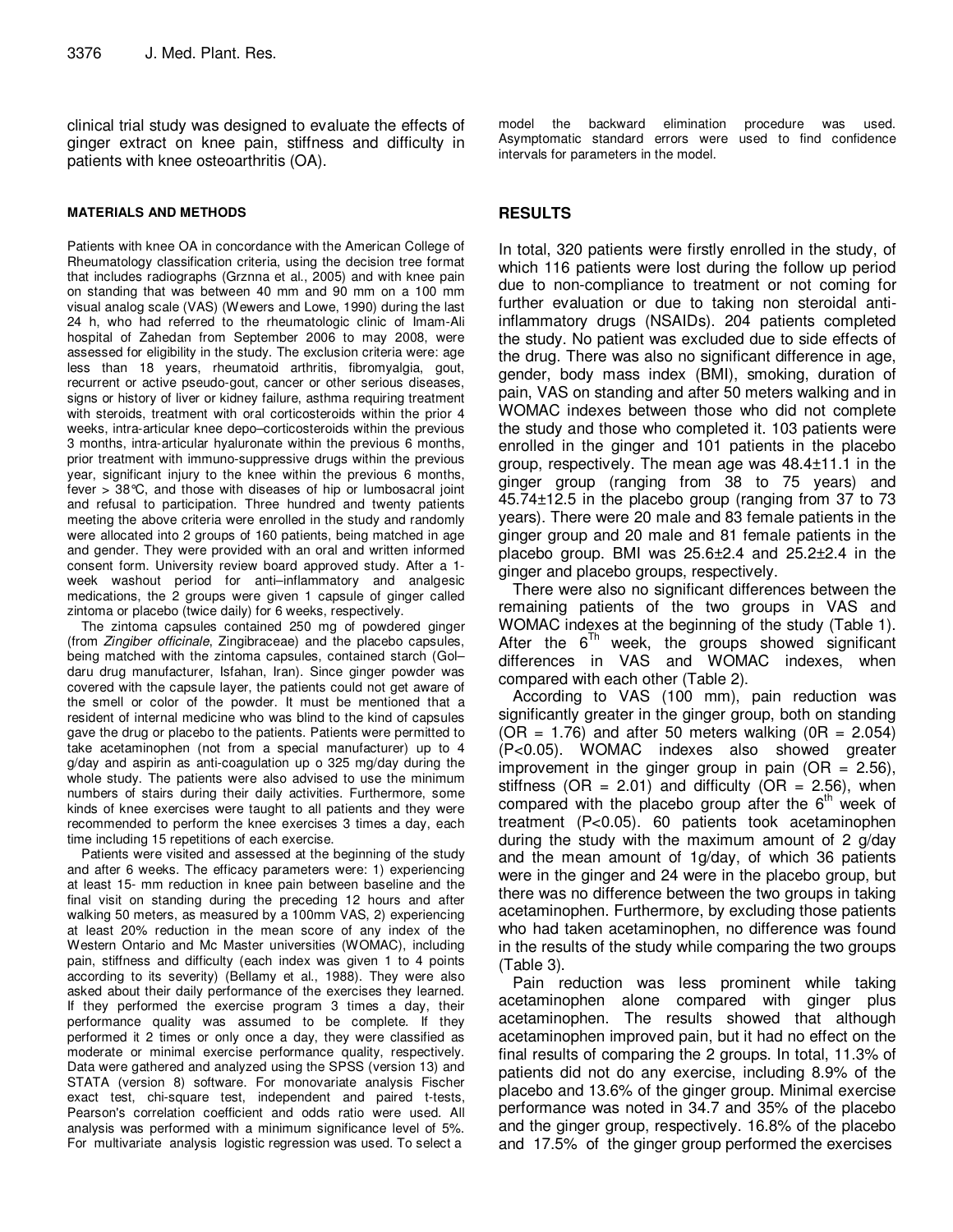| <b>Variables</b>                       | Ginger extract (mean $(\pm S.D)$ n = 103 | Placebo (mean $\pm$ S.D) n = 101 | P-value |
|----------------------------------------|------------------------------------------|----------------------------------|---------|
| Duration of OA* (years)                | $3.9 \pm 5.5$                            | $3.5 \pm 4.4$                    | 0.555   |
| VAS <sup>**</sup> (100 mm) on standing | $57.3 \pm 15.2$                          | $58.1 \pm 14.7$                  | 0.517   |
| VAS (100 mm) after 50 m walking        | $59.8 \pm 16.0$                          | $61.2 \pm 16.5$                  | 0.584   |
| Pain                                   | $2.9 \pm 0.5$                            | $2.9 \pm 0.5$                    | 0.546   |
| <b>Stiffness</b>                       | $2.1 \pm 0.7$                            | $2.0 \pm 0.6$                    | 0.440   |
| <b>Difficulty</b>                      | $2.6 \pm 0.4$                            | $2.60 \pm 0.5$                   | 0.652   |

**Table 1.** The mean duration of OA and the VAS and WOMAC indexes in the two groups at the beginning of the study.

\*OA: osteoarthritis, \*\* VAS: visual analog scale.

**Table 2.** Results of secondary parameters in the intent to treat analysis.

| Parameter time point                                 | Mean | Placebo ( $n = 101$ ) |         | Ginger extract ( $n = 103$ ) |      | Change  | Between group differences | P-value |
|------------------------------------------------------|------|-----------------------|---------|------------------------------|------|---------|---------------------------|---------|
|                                                      |      | S.D                   | Change  | <b>Mean</b>                  | S.D  |         |                           |         |
| VAS (100 mm) on standing<br>Baseline 6th week        | 58.1 | 14.7                  | $-13.3$ | 57.3                         | 15.2 | $-18.6$ | 5.3                       | 0.008   |
|                                                      | 44.8 | 18.6                  |         | 38.7                         | 18.5 |         |                           |         |
| VAS (100 mm) after walking<br>50 m Baseline 6th week | 61.2 | 16.5                  | $-14.7$ | 59.8                         | 16.0 | $-20.3$ | 5.7                       | 0.012   |
|                                                      | 46.5 | 18.8                  |         | 39.4                         | 16.6 |         |                           |         |
| WOMAC (pain)                                         | 2.9  | 0.5                   | $-0.4$  | 2.9                          | 0.5  | $-0.6$  | 0.2                       | 0.066   |
| Baseline 6th week                                    | 2.4  | 0.7                   |         | 2.2                          | 0.8  |         |                           |         |
| <b>WOMAC</b> (stiffness)                             | 2.0  | 0.6                   | $-0.1$  | 2.1                          | 0.7  | $-0.3$  | 0.2                       | 0.003   |
| Baseline 6th week                                    | 1.8  | 0.6                   |         | 1.4                          | 0.6  |         |                           |         |
| <b>WOMAC</b> (difficulty)                            | 2.6  | 0.5                   | $-0.3$  | 2.6                          | 2.0  | $-0.5$  | 0.2                       | 0.003   |
| Baseline 6th week                                    | 2.2  | 0.6                   |         | 0.4                          | 0.6  |         |                           |         |

\*WOMAC: western Ontario and Mc Master Universities criteria.

moderately and 39.6 and 34% performed the complete exercise program in the placebo and ginger group, respectively. Logistic regression analysis of multi-variables showed physical activities to be effective in reducing pain and

difficulty, but not on reducing stiffness.

 Our results also showed that pain reduction was related to the duration of the disease. Those with OA lasting for more than 3 years showed little  $= 0.152$ ;  $improvement$  in pain  $(P-value$ 

independent sample t-test). Besides, results of VAS and WOMAC indexes did not show any<br>relation with age, gender and smoking after the 6<sup>th</sup> week (P-value > 0.05 in all instances). There was no significant difference between the two groups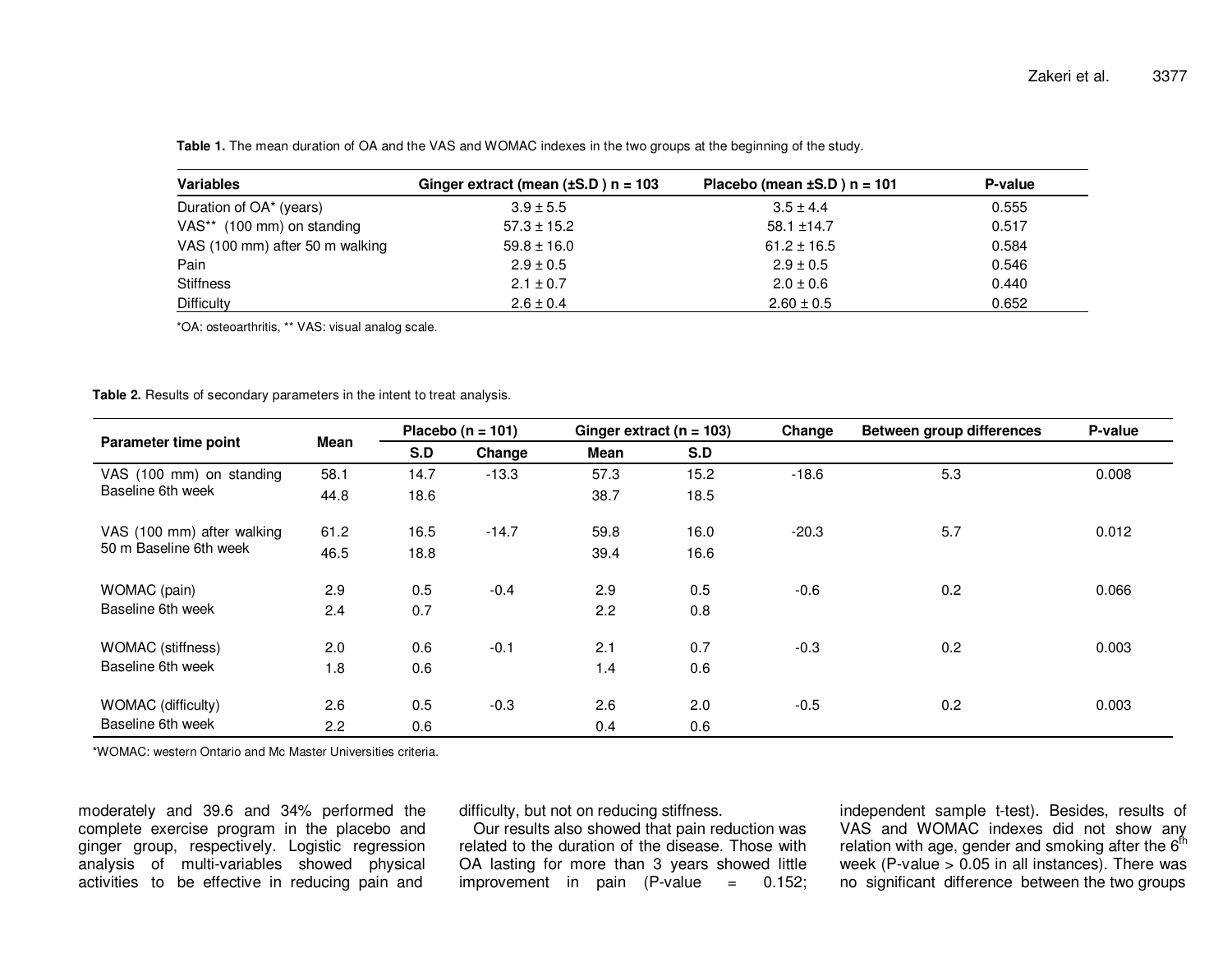| <b>Clinical variable</b> | Improvement by treatment | Ginger (%)            | Placebo $(\%)$ | OR* (95% CI)        | P-value |  |
|--------------------------|--------------------------|-----------------------|----------------|---------------------|---------|--|
| Pain                     | Positive                 | 44 (65.67)            | 34 (44.16)     |                     | 0.010   |  |
|                          | Negative                 | 23 (34.33)            | 43 (55.84)     | 2.43 (4.76-1.23)    |         |  |
| <b>Stiffness</b>         | Positive                 | 30(44.7)              | 20(25.9)       |                     | 0.018   |  |
|                          | Negative                 | 30(44.7)              | 57(74.1)       | $2.31(4.66-1.15)$   |         |  |
| <b>Difficulty</b>        | Positive                 | 43(64.1)<br>29 (37.6) |                |                     |         |  |
|                          | Negative                 | 24 (35.8)             | 48 (62.3)      | $2.98(5.85 - 1.50)$ | 0.002   |  |
|                          |                          |                       |                |                     |         |  |

**Table 3.** Results of secondary parameters in the intent to treat analysis after excluding those who had taken Acetaminophen.

\* OR: Odd's Ratio.

in side – effects and the most common were dyspepsia and heart burn (7 cases in the placebo group and 5 in the ginger group).

### **DISCUSSION**

Knee osteoarthritis is a progressive disease and the fourth and the eighth cause of disability in women and men, respectively (Murray and Lopez, 1997). Medical treatments frequently have serious complications (Long et al., 2001). Gastrointestinal complications of nonsteroidal anti-inflammatory drugs lead to mortality in some patients (Long et al., 2001). More Than 200 antiinflammatory drugs have been evaluated for treating OA, but each has minimal to severe side effects (Wigler et al., 2003). Therefore, it seems better to evaluate those drugs, which both improve the symptoms and have little side effects. So ginger has been evaluated in the present study. Our results showed ginger to be more effective in reducing knee pain on standing and immediately after walking 50 meters, and also more effective in improving WOMAC indexes, comparing with placebo (P<0.05). In a report by Altman and Marcussen (2001) on 247 patients with knee OA, 63% of patients receiving ginger and 50% of patients receiving placebo reported reduction of knee pain on standing (P<0.05) (Altman et al., 1986). Our results showed reduction of pain in 50.5 and 36.6%, respectively (P<0.05). In the mentioned study, WOMAC indexes improved in the ginger group more significantly and Stiffness showed the highest degree of improvement, but our study showed the least improvement in stiffness.

In a cross-sectional double-blind clinical trial performed by Bliddal et al. (2000), the effects of ginger, ibuprofen and placebo on patients with knee OA in whom the mean duration of the disease was 7.7 years, were compared together. The study reported ginger and ibuprofen to be more effective than placebo during the first stages of the trial, but there was no significant difference between the two drugs and placebo at the end of the study (Bliddal et al., 2000). In Mustafa and Srivastava's study 1992, 28 patients with rheumatoid arthritis, 18 Patients With osteoarthritis and 10 patients with muscular complaints were given ginger at the dose of 1 to 2 g for 3 months to 2-5 years. 55% of patients with OA reported reduction in pain and 50% reported reduction in articular swelling (Srivastava and Mustafa, 1992).

Wigler et al. (2003) found ginger to be significantly more effective than placebo in reducing pain in patients with OA, according to VAS.In our study, the severity of destructive changes in knee joint and the amount of improvement after treatment were not evaluated and the knee X-Rays were just used to establish the diagnosis and ruling out the other diagnoses causing knee pain. However, the severity of articular destruction may play a role in the amount of improvement after treatment.Some of the other interfering factors are those diseases in association with OA, which can cause knee pain. Although we tried our best to get sure that the pain had been raised from knee OA, it is possible that those conditions might have been missed in some cases and not found by physical examination and X-rays.

WOMAC is one of the most sensitive approaches used is evaluating knee OA and is widely used in clinical trials (Wolfe F, 1999). In 1999, Wolfe showed that most patients with OA had some musculoskeletal complaints, especially low back pain, and some had non musculoskeletal complaints such as fatigability and depression, which can interfere with the results of WOMAC test (Wolfe F, 1999). Therefore it is essential to interpret the results with caution (Laurent et al., 2006). One of the non-medical treatments for OA is reassuring. Maintaining a regular contact with the patient, for example via telephone has been shown to have some effects in reducing pain (Laurent et al., 2006). In our study, we did not contact the patients and were not aware of their socio-economic conditions during the treatment course. These may interfere with the results of our study.

The durations of our study and some other previous studies were 6 weeks. We did not evaluate the effects after 6 weeks. Of course, the results will be more realistic if the evaluating period lasts longer. Many studies have shown physical exercise and changing life-style to be of the essential treating methods. Also muscular weakness is directly correlated with the severity of pain (Felson, 2006). The combination of exercise and weight loss (mean 4.6 kg) has been shown to be effective in relieving